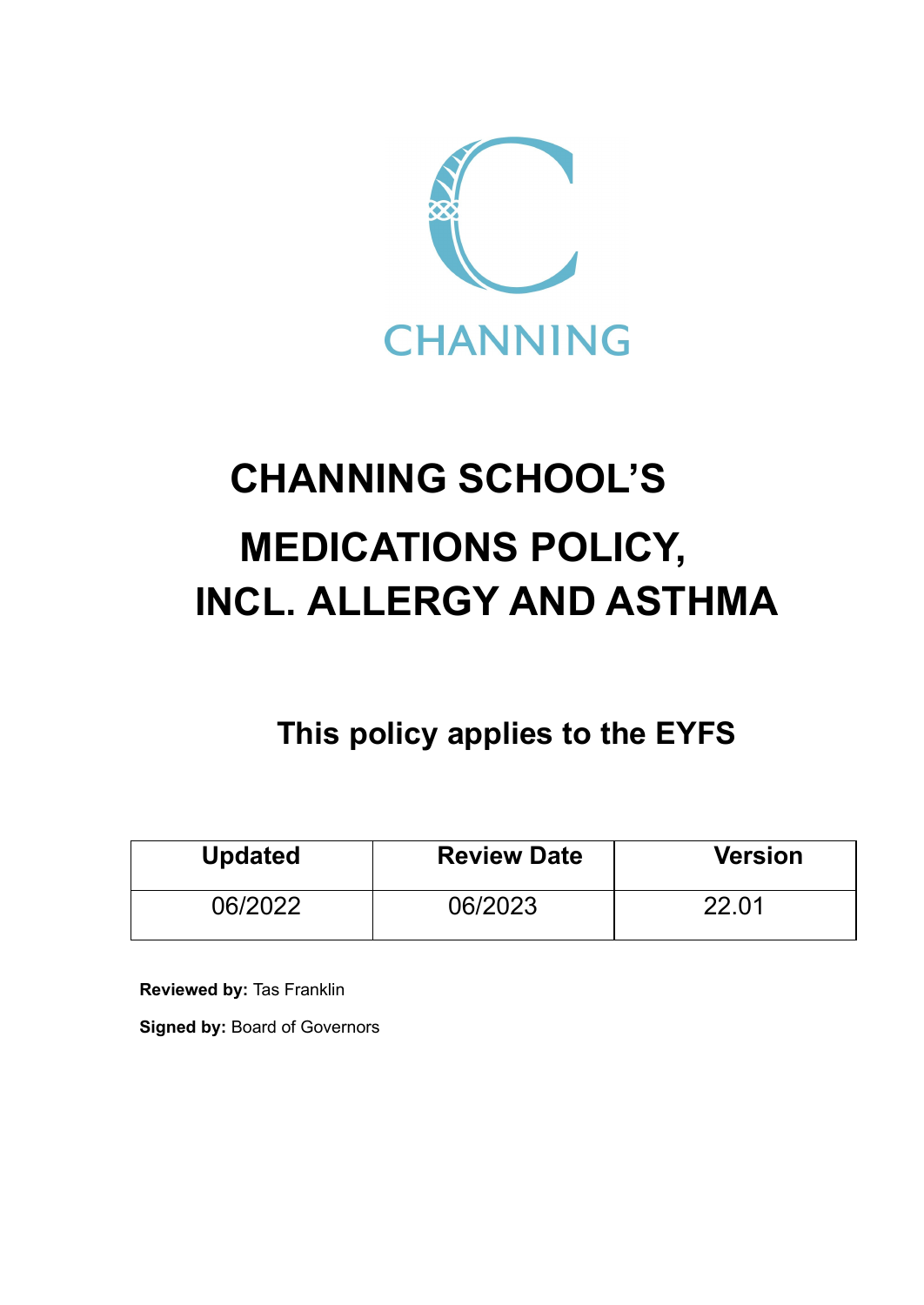## **Medications Policy**

This policy should be read in conjunction with the School's Safeguarding and Child Protection Policy, First Aid Policy, Medical Policy and Mental Health Policy

There will be times when both staff and students will need to take medication during school hours.

The Nurses keep a stock of over-the-counter medicines for common ailments, such as colds, mild /moderate pain and hay fever. When their child joins the school, parents are asked to indicate their consent on Schoolbase for the Nurse to administer these medicines as required. Students can also give their own consent if they are Gillick competent.

Any medication given in school is recorded by the Nurse/ Welfare Assistant in the student's electronic medical records. The Nurse/ Welfare Assistant will inform parents (either by telephone or email) of any pupils in Reception to year 8 who are given medication.

If the Nurses are unable to get to the junior school, staff may administer medication to pupils under the direction of the School Nurse.

We do not administer medications covertly at Channing.

#### **Prescribed Medicines / medicines not stocked by the school**

Medicines should only be brought into School when essential; that is where it would be detrimental to a child's health if the medicine were not administered during the School day.

In order to safely administer these medicines, it is essential that parents complete a Medication Administration Consent Form (Appendix A) and send it in with the medication (in its original container, with a named label and expiry date visible) to the school office / medical room at the start of the day.

Medication Administration Consent Forms can also be used when medications need to be administered on School trips.

Staff administering medicines must complete and sign the reverse of the form. Used forms must be given to the School Nurses to be filed in the student's medical notes.

Pupils are not to carry any medicines on their person during school hours. The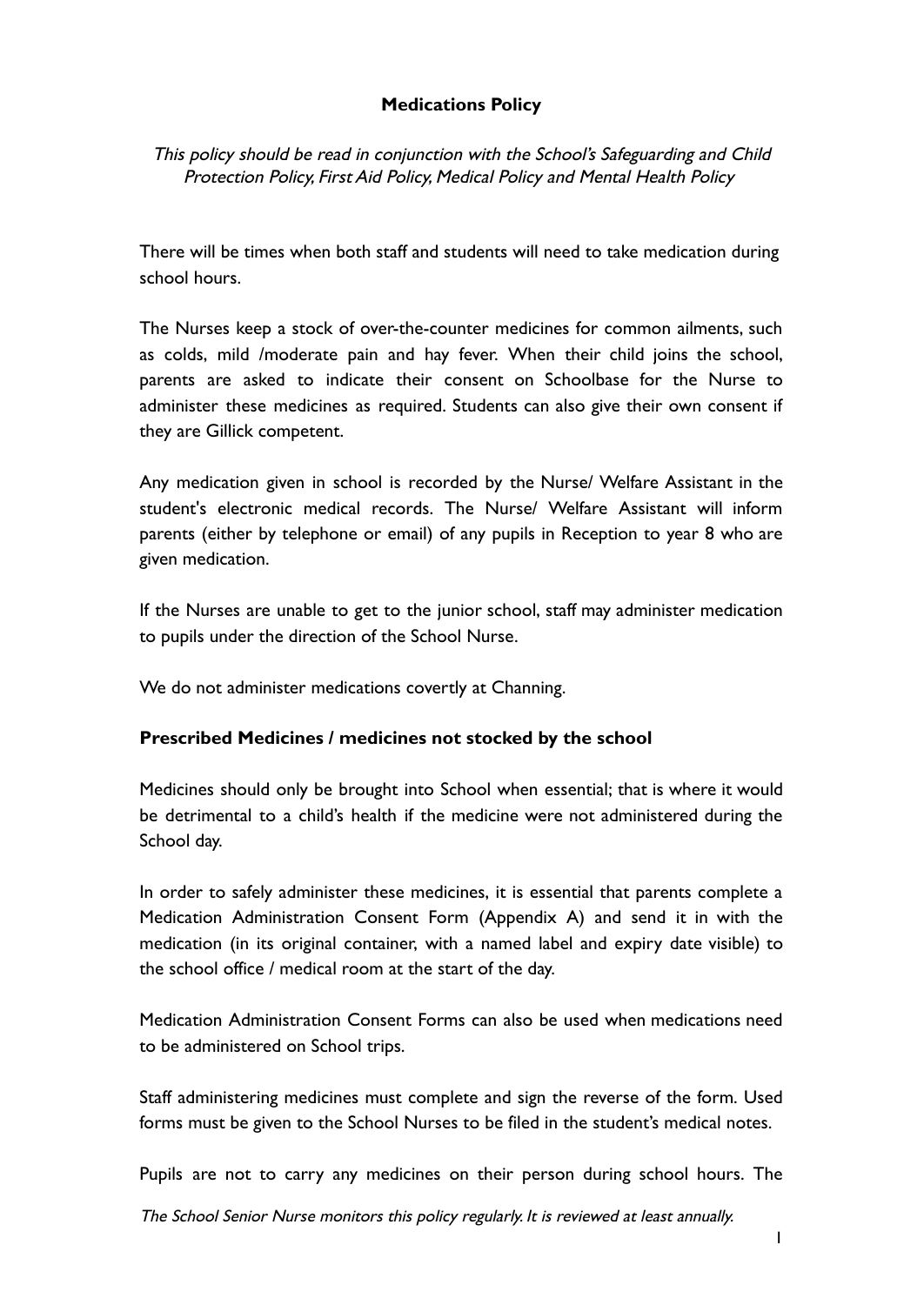exceptions to this are asthma inhalers, epi-pens, insulin and other medications prescribed for emergency use. Please see Appendix B (Allergy and Anaphylaxis policy) and C (Asthma policy) for further details. Students in the sixth form may carry their own medicines.

Parents must ensure that any medicines provided for use at school are in date and replacements are sent in prior to their expiration. Expired medicines cannot be administered.

## **Storage of Medicines**

Medicines for use by Nurses/ Welfare Assistant are stored in locked cupboards in the medical rooms at both the Senior and Junior Schools. For safety reasons all medicines should be recorded and logged in and out on the online Medication Log when they are bought and then used.

Some medication (inhalers, epi-pens, insulin) must be readily accessible in case of emergencies and therefore are kept in an unlocked, labelled cupboard/ fridge in the medical rooms, reception offices and Junior School dining room. In an emergency these can be given by any trained staff to a student who has been prescribed them. In the first instance, the students own emergency medication should be used with the School's supply being available if required.

Some medicines, particularly antibiotics, may require refrigeration in a temperature controlled fridge, and others such as methylphenidate (Ritalin) must be stored in a double-locked cupboard in accordance with the Dangerous Drugs Act.

Some homely remedies (paracetamol, ibuprofen, cetirizine, piriton) for use by medicines trained school staff in the absence of a School Nurse will be kept in a locked drawer / box (code 147) in the reception offices in both the junior and senior schools.

# **Administration of prescribed medicines / homely remedies by staff other than Nurses**

Only staff who have completed on-line certified training (Medicines Awareness Foundation for Schools) on the safe administration of drugs can administer medicines.

If there is a Nurse in school, staff **must** consult with her first. The Nurse will need to carry out an assessment of the student to decide if administering a homely remedy is appropriate.

All staff should be aware of how to call for the emergency services.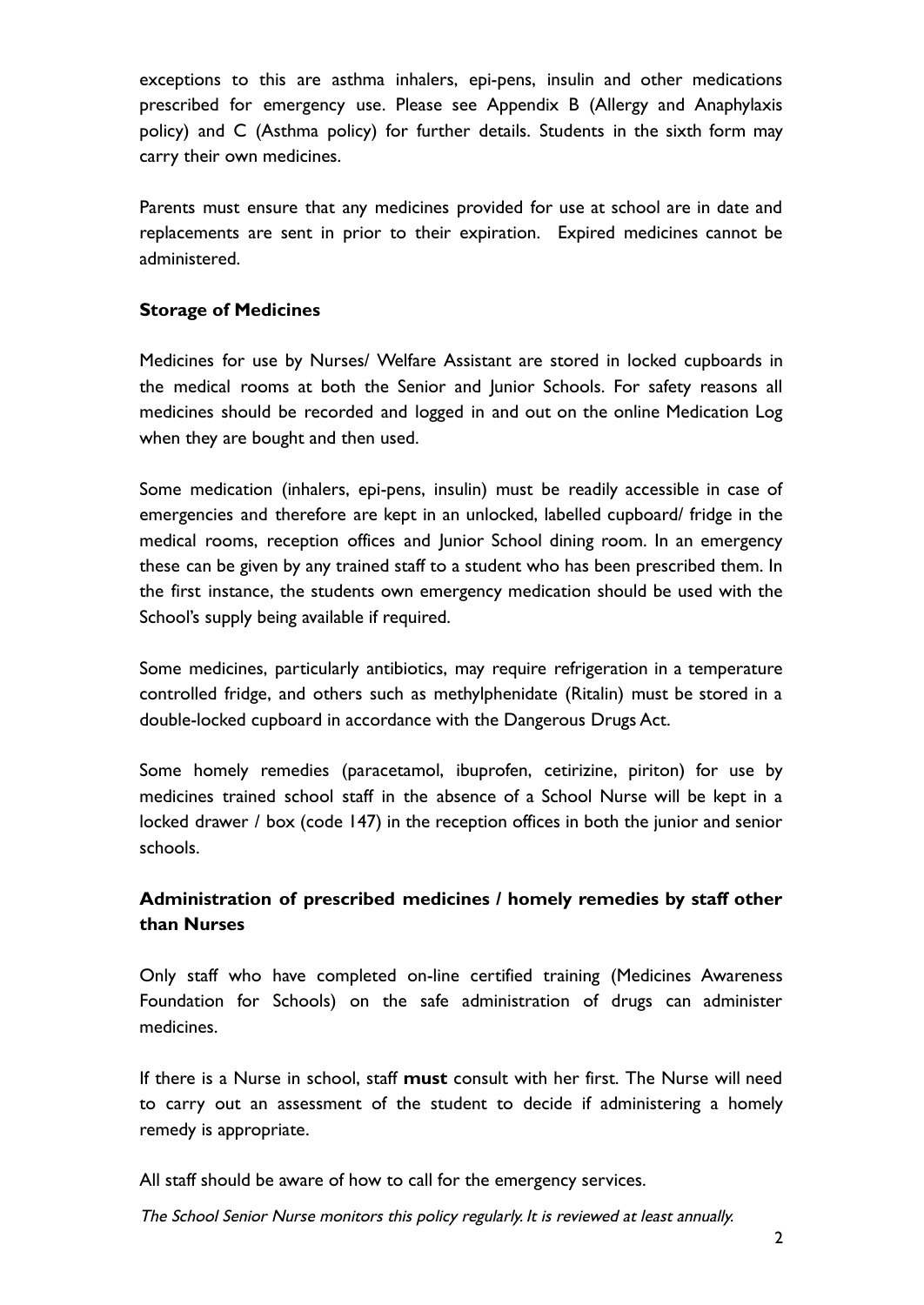For prescribed medications, the following protocols must be followed:

- Check the Medication Administration Consent Form has been correctly completed.
- Ensure the medication is stored in the original container with a valid expiry date and the student's name is clearly visible on the prescription label.
- Check the Product Information Leaflet.
- Check the student's name with them and that it correlates with the prescription label.
- Ensure the student is happy to take the medicine, before administering the medication as prescribed.
- Record the administration of the medicine on the form and let the Nurses know.

For homely remedies, the following protocols must be followed:

- Check Schoolbase to ensure parental consent has been given, and if there are any medical conditions / allergies recorded.
- Check for any adverse reactions or contraindications to medication (eg. asthmatics should not be given ibuprofen).
- Check if the student has had any other medications in the past 24 hours.
- Identify a clear reason for medication.
- Consider alternatives, such as a rest, increase in fluid intake and then review.
- Check the table below for information.
- Unless it is an emergency, medication should be given in a situation where it is possible to maintain privacy and confidentiality.
- Check the information leaflet with the medication, for any contraindications.
- Email the Nurse with details of what has been given, who to, why, dosage and time (if given to either staff or students).
- For students in Reception year 8, email or call parents to let them know what medication has been given, when and why.

If an error of administration occurs:

- Check student for any adverse reactions which may need urgent treatment.
- Call for a FA trained member of staff if needed.
- Report the error immediately to the Nurse, Bursar, and Deputy Heads.
- An incident report should be completed and sent to the Nurse, Bursar, and Deputy Heads.
- The student's parents should be informed as soon as possible.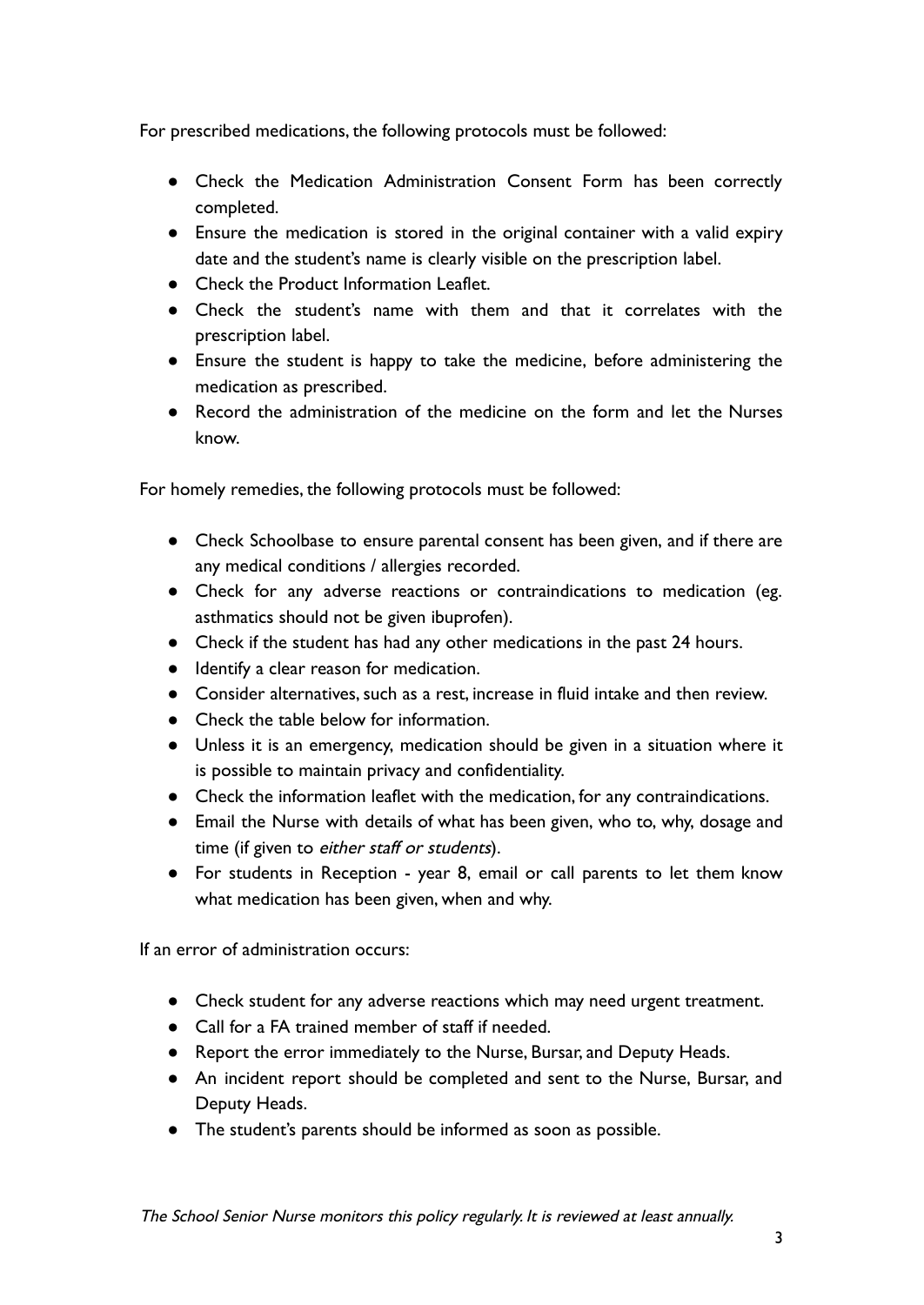| <b>MEDICINE</b>           | <b>USUAL</b>   | <b>DOSAGE</b>              | <b>CAUTIONS</b>     | <b>COMMENTS</b>      |
|---------------------------|----------------|----------------------------|---------------------|----------------------|
| <b>AND</b>                | <b>REASONS</b> | <b>GUIDELINES</b>          |                     |                      |
| <b>STRENGTHS</b>          | <b>TO GIVE</b> |                            |                     |                      |
| Paracetamol               | Headache,      | 4-5 years: 240 mg          | Check if pupils are | Identify reason      |
| 500 <sub>mg</sub> tablets | stomach        | 6-7 years: 240-250 mg      | taking any other    | for medication.      |
|                           | ache,          | 8-9 years: 360-375 mg      | medicines           |                      |
| Paracetamol 6+            | Period pain,   | 10-11 years: 480-500 mg    | containing          | Check no             |
| Suspension                | toothache,     | 12-15 years: 480-750 mg    | Paracetamol eg      | serious cause for    |
| 250mg/5mls                | high           | 16-17 years: 750 mg - 1g   | Migraleve or Cold   | symptoms eg.         |
|                           | temperature,   | $18 + \text{ years: }$     | Remedies.           | check headache       |
| Paracetamol Infant        | general aches  |                            |                     | is not a result of   |
| Suspension                | and pains      | Given every $4 - 6$ hours. |                     | a head injury        |
| 120mg/5mls                |                | Do not exceed 4 doses      |                     |                      |
|                           |                | in 24 hours.               |                     | <b>Tell students</b> |
|                           |                |                            |                     | that it will take    |
|                           |                |                            |                     | 20-30 mins           |
|                           |                |                            |                     | before it starts     |
|                           |                |                            |                     | to take effect       |
| Ibuprofen 200mg           | Usually given  | 4-6 years: 150mg           | Take with food or   | May cause            |
| tablets                   | for mild or    | 7-9 years: 200mg           | a glass of milk.    | gastro-intestinal    |
|                           | moderate       | 10-11 years: 300mg         |                     | discomfort.          |
| Nurofen                   | pain,          | 12-17 years: 300-400mg     | Do not give to      |                      |
| 100mgs/5mls               | especially for | 18+ years: 400mg           | asthmatics.         | Can induce           |
|                           | muscular       |                            |                     | asthma attacks.      |
|                           | aches. Has     | Given every 6-8 hours      | Check if taking     |                      |
|                           | anti-          | Do not exceed 3 doses      | other medicines     | <b>Tell students</b> |
|                           | inflammatory   | in 24 hours                | containing          | that it will take    |
|                           | properties.    |                            | Ibuprofen eg        | 20-30 mins           |
|                           |                |                            | Feminax             | before it starts     |
|                           |                |                            |                     | to take effect       |
|                           |                |                            | Do not give for 48  |                      |
|                           |                |                            | hours after a       |                      |
|                           |                |                            | sprain.             |                      |
| Cetirizine                | Hayfever       | 2-5 years: 2.5mg twice     | Check if they have  | Monitor for          |
| Hydrochloride             |                | daily                      | had another long    | effectiveness.       |
| I 0mg tablets             |                |                            | lasting             |                      |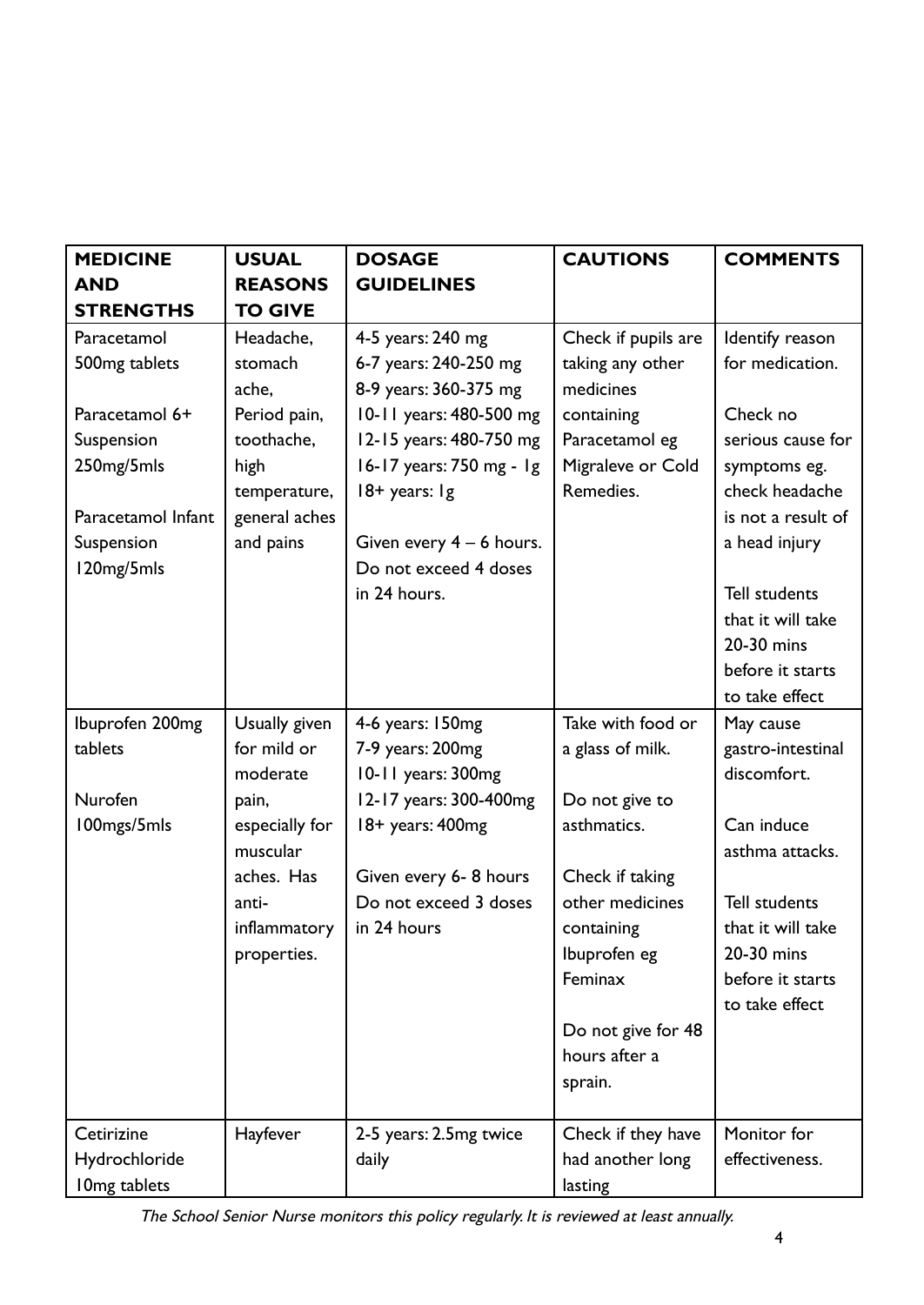| Cetirizine<br>Img/Iml liquid | Relief of<br>acute minor<br>allergy<br>symptoms | 6-11 years: 5mg twice<br>daily<br>$12-18+$ years: $10mg$<br>once daily | antihistamine<br>already that day,<br>eg. loratadine and<br>then do not give. |                |
|------------------------------|-------------------------------------------------|------------------------------------------------------------------------|-------------------------------------------------------------------------------|----------------|
| Chlorpheneramine             | Relief of                                       | 2-5 years: Img (max.                                                   | May cause                                                                     | Monitor for    |
| Maleate 4mg                  | acute allergy                                   | 6mg/day)                                                               | drowsiness                                                                    | effectiveness. |
| (PIRITON) tablets            | symptoms                                        | 6-11 years: 2mg (max.                                                  |                                                                               |                |
|                              |                                                 | 12mg/day)                                                              | Check if they are                                                             |                |
| Piriton liquid               | Hayfever                                        | $12-18+$ years: $4mg$                                                  | planning to drive                                                             |                |
| 2mg/5ml                      |                                                 | (max.24mg/day)                                                         | or operate any                                                                |                |
|                              |                                                 |                                                                        | dangerous                                                                     |                |
|                              |                                                 | Give every 4-6 hours                                                   | equipment.                                                                    |                |
|                              |                                                 |                                                                        |                                                                               |                |

# **SUN PROTECTION STATEMENT**

The sun is a vital source of vitamin D, which we need to stay healthy. Short and regular exposure to the sun during the summer is actually good for us. Channing school is aware of the link between sunburn and skin damage that can be caused by the harmful ultraviolet rays in sunlight.This policy is a response to that link.

#### **Aims**

- To inform students and staff on how to stay healthy in the sun and promote safe practices.
- To provide a healthy school environment which minimises the risks of sunburn.

## **Actions**

- Form tutors will talk to students about cancer risks and sun safety in the summer term.
- There will be information and health promotion displayed on the notice board outside the medical room during part of the summer term.
- Information reminding parents to apply and supply sun cream, and to ensure girls have sun hats at school, will be put in the Word from the Head / Junior School Bulletin, in the summer term.
- The school nurses are available for advice about sun safety for students and staff.
- Staff on duty during breaks to point out shaded areas and remind students in the senior school that they are allowed in their form rooms at break times.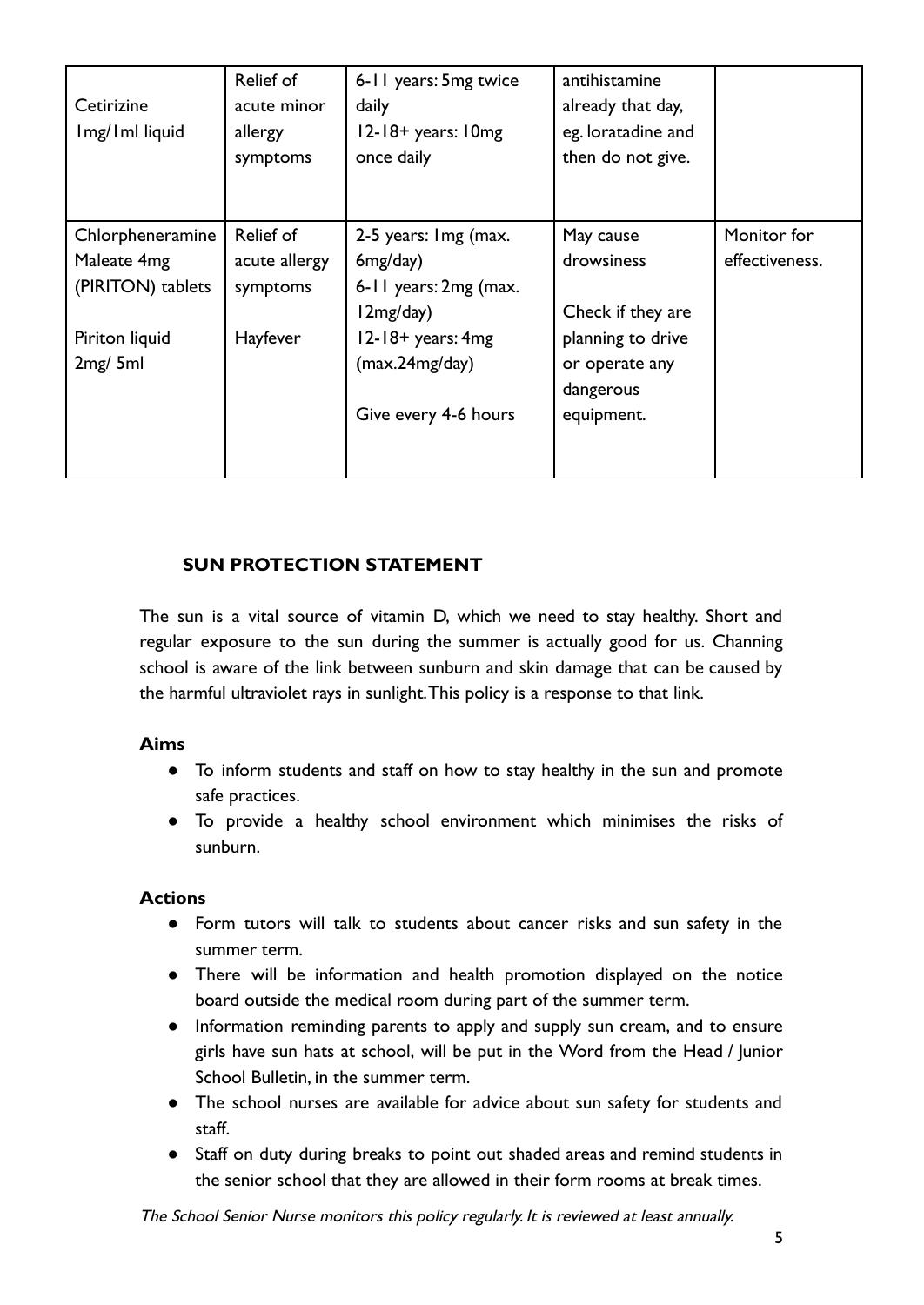- Awnings outside Reception classes and the large trees can be used in the junior school to provide shade if necessary. Gazebos are also available if required.
- Staff on duty to actively discourage sunbathing.
- Staff to make use of shade when holding outdoor activities. Schedule work to minimise exposure.
- Staff to set a good example by also regularly applying sunscreen and wearing appropriate clothing, hats, and sunglasses.
- Staff and students should be encouraged to have their own water bottle at school every day in order to drink plenty of water to avoid dehydration.
- Staff and students should be encouraged to wear suitable hats, preferably with a wide brim or the legionnaire style, to protect eyes, ears and neck, particularly on school trips and sports days when they may be exposed to the sun for long periods.
- Staff and students should be encouraged to keep covered up with light clothing when the sun is at its hottest.
- Encourage students and staff to check regularly for unusual changes in spots or moles and seek medical advice if concerned. The earlier skin cancer is diagnosed the easier it is to treat.
- Staff organising trips must ensure students have their own suncream, and are wearing appropriate clothing / hats.

## **Protecting your skin**

- Cover up wear long sleeves and longer skirts / trousers where possible.
- Slap on the suncream remembering to reapply regularly.
- Wear a hat or cap preferably ones that also cover your neck.
- Slip on your shades your eyes need protection too.
- Chill out in the shade especially between 11am and 3pm.

## **Sunscreen**

- a sun protection factor (SPF) of at least 30 for UVB protection.
- At least a 4-star UVA protection.
- Ensure sunscreen is not past its expiry date (most have a shelf life of 2-3 years).
- Apply to all exposed skin.
- Reapply at least every 2 hours.

## **Checking moles**

First signs of melanoma (the most common type of skin cancer) are often new moles or changes to existing moles. It therefore important to check and seek medical advice if you notice any of the following changes to your moles:

- becomes bigger;
- changes shape;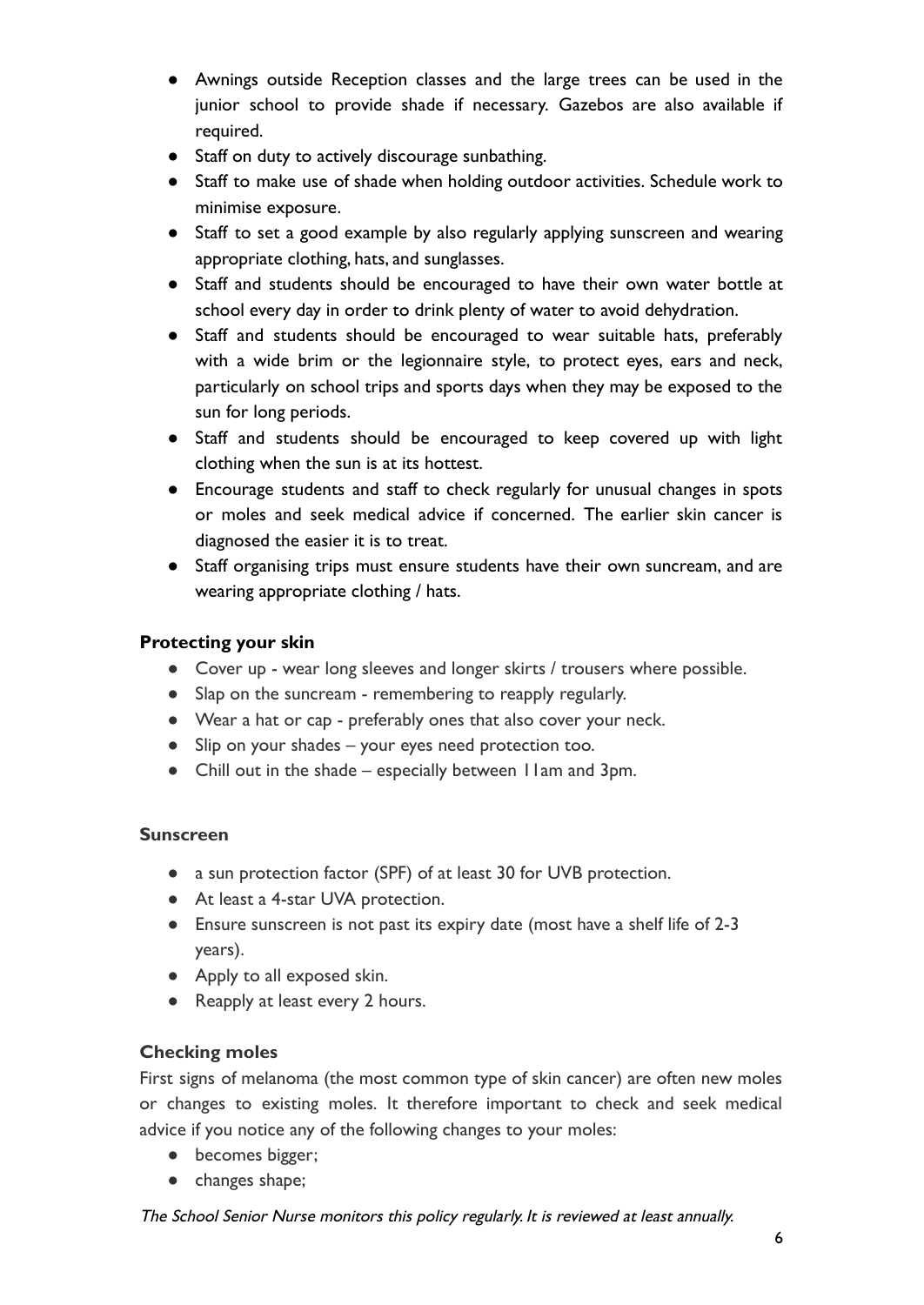- has a blurred, rough or jagged outline;
- becomes darker or red;
- has more than one colour in it;
- becomes itchy or painful;
- becomes crusty or bleeds.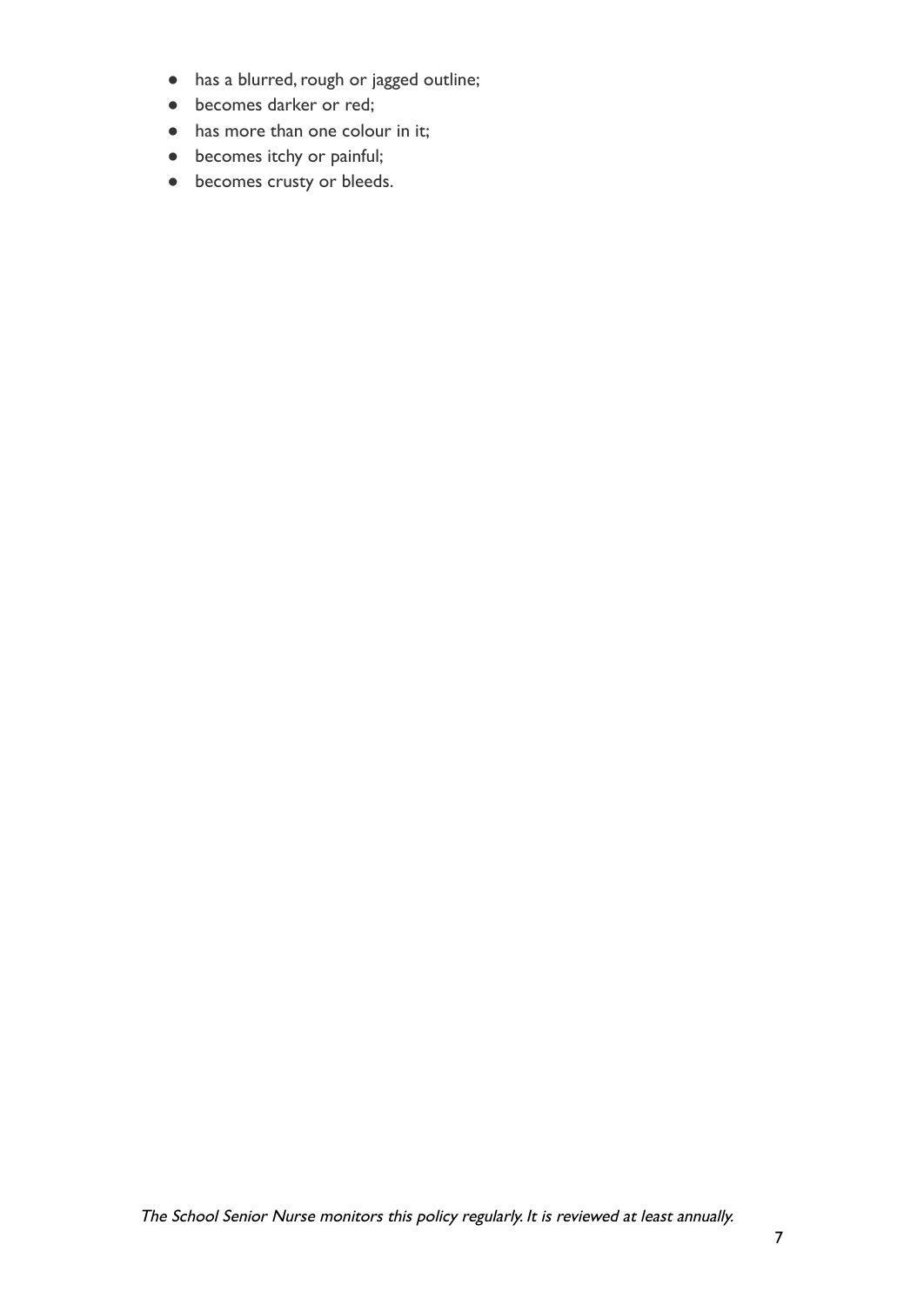# **Appendix A - Medication Administration Consent Form**

The School will not give your child medicine unless you complete and sign this form.

| Name of School                                                        |  |
|-----------------------------------------------------------------------|--|
| Name of student                                                       |  |
| Date of birth                                                         |  |
| Form                                                                  |  |
| What is the name of medicine?<br>(as described on the container)      |  |
| What medical condition or illness is this<br>medicine required for?   |  |
| What is the dosage and ideally what time<br>does it need to be taken? |  |
| How many days does this need to be taken<br>at school?                |  |
| What is the expiry date of the medicine?                              |  |
| When was it prescribed/ dispensed?                                    |  |
| Are there any known side effects of this<br>medicine?                 |  |
| Can the student self administer this<br>medicine?                     |  |
| Does the student have any allergies? What?                            |  |
| Contact details in an emergency<br>Name:                              |  |
| Relationship to child                                                 |  |
| Daytime telephone number                                              |  |

I accept that this is a service the School is not obliged to undertake but will do their best to administer this medicine as prescribed. I understand that I must notify the School of any changes in writing.

Signature(s): \_\_\_\_\_\_\_\_\_\_\_\_\_\_\_\_\_\_\_\_\_\_\_\_\_\_\_\_ Date: \_\_\_\_\_\_\_\_\_\_\_\_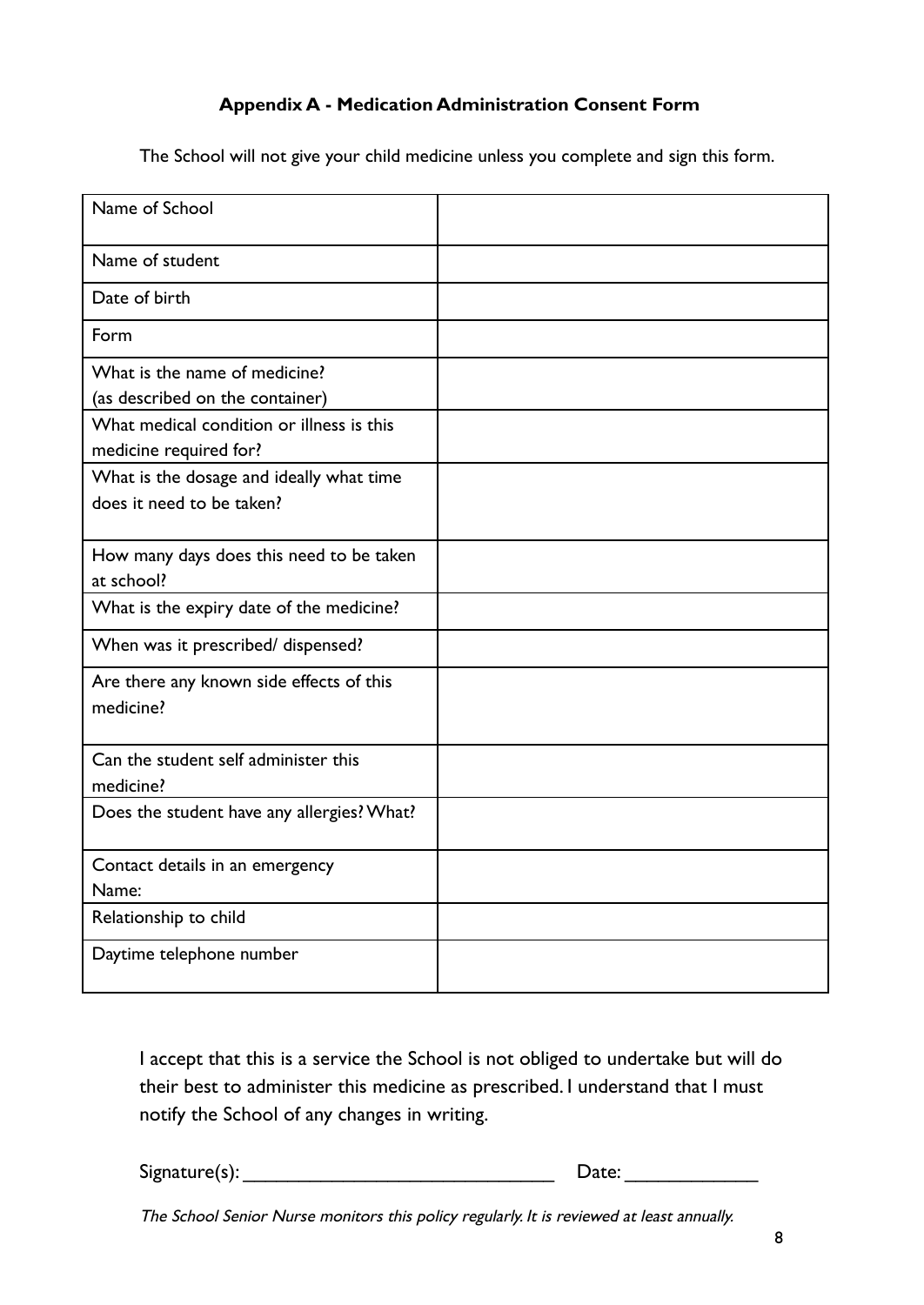Name of Medication Given:

Student's Name:

| <b>DATE</b> | <b>TIME</b> | <b>SIGNATURE</b> |
|-------------|-------------|------------------|
|             |             |                  |
|             |             |                  |
|             |             |                  |
|             |             |                  |
|             |             |                  |
|             |             |                  |
|             |             |                  |
|             |             |                  |
|             |             |                  |
|             |             |                  |
|             |             |                  |
|             |             |                  |
|             |             |                  |
|             |             |                  |
|             |             |                  |
|             |             |                  |
|             |             |                  |
|             |             |                  |
|             |             |                  |
|             |             |                  |
|             |             |                  |
|             |             |                  |
|             |             |                  |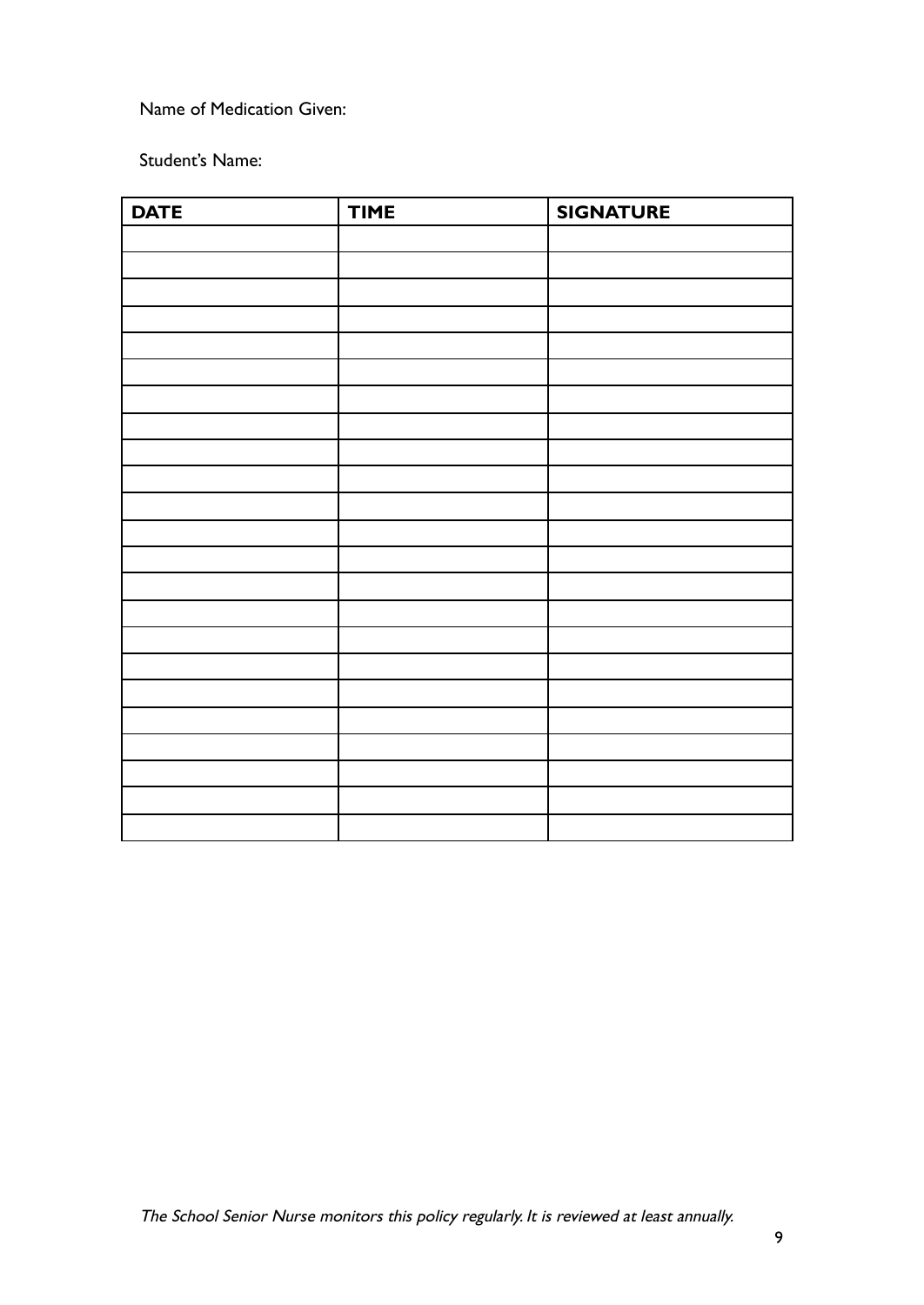# **Appendix B - Allergy and Anaphylaxis Policy**

Channing School takes allergies very seriously and procedures are in place to ensure the safety of all its students and staff.

## **Common Allergens**

Peanuts, tree nuts, egg, milk, kiwi fruit, fish, soya, latex, insect stings and medicines (e.g. Penicillin).

Allergic reactions can range from mild symptoms to a life-threatening anaphylaxis.

#### **Mild allergic symptoms can include:**

- Tingling to lips and mouth
- Slight external facial swelling
- Nausea
- Urticaria (nettle rash or hives)
- Abdominal pain
- Shortness of breath

#### **Treatment**

Oral antihistamine, eg. Piriton or cetirizine. Ventolin inhaler if prescribed for any shortness of breath..

#### **What is Anaphylaxis?**

Anaphylaxis is a severe allergic reaction – the extreme end of the allergic spectrum. Symptoms may be fatal if not treated with adrenaline (also known as epinephrine). The whole body is affected, often within minutes of exposure to the allergen but occasionally the reaction may occur some hours later.

## **Symptoms**

| Airway                                                                                         | $B_{\text{reathing}}$                                                    | Consciousness/Circulation                                                                                                     |
|------------------------------------------------------------------------------------------------|--------------------------------------------------------------------------|-------------------------------------------------------------------------------------------------------------------------------|
| Persistent cough<br>Vocal changes (hoarse voice)<br>Difficulty in swallowing<br>Swollen tonque | Difficult or noisy breathing<br>Wheezing (like an asthma<br>٠<br>attack) | Feeling lightheaded or faint.<br>Clammy skin<br>Confusion<br>Unresponsive/unconscious<br>(due to a drop in blood<br>pressure) |

#### Symptoms can also include: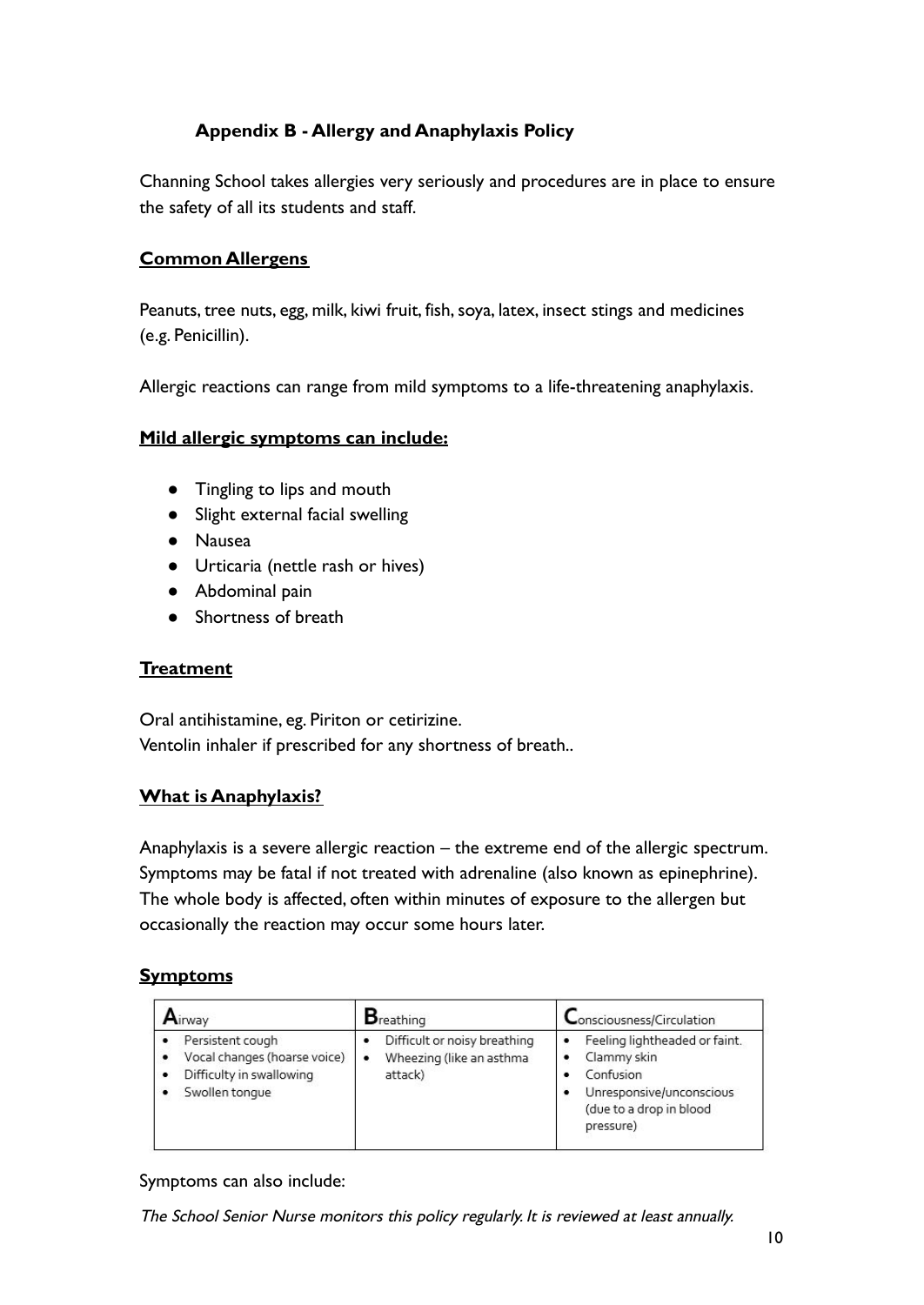- generalised flushing of the skin
- urticaria (nettle rash or hives) anywhere on the body
- sense of impending doom
- abdominal pain, nausea and vomiting
- sudden feeling of weakness (caused by rapid fall in blood pressure)
- collapse and unconsciousness

## **Treatment**

Intramuscular adrenaline is the front-line treatment for anaphylaxis.

#### **School Procedures**

Students with allergies are identified from medical information provided by parents on Schoolbase.The School Nurses will liaise with the parents to ascertain the full extent of the allergy and in the case of potential anaphylaxis, will request a Treatment Protocol from the student's hospital Consultant which will be made available to all staff via Schoolbase.

The school also keeps several generic adrenaline auto-injectors.These are kept in unlocked labelled cupboards in the Senior / Junior school Medical Rooms and in the Junior School Dining Room.

In the junior school, students will have their own named emergency drug bag, kept in the dining room. Form teachers are responsible for taking this with them on any out of school trips/ activities.

Parents are responsible for maintaining valid medication at school. Reminders are sent to parents prior to the expiry of any medication to facilitate this.

Students in the senior school must carry their own emergency drugs with them. These need to be with them at all times, including during lunch, break and PE.

For safety reasons, students will not be allowed to attend school or any off-school activities/ trips if they do not have their emergency drugs with them.

## **Training and Information**

Due to the serious and urgent nature of anaphylaxis, all members of staff have annual on-line training on allergies and how/ when to administer treatment. Access to the training content is available at any time.They also have the opportunity to practice using a Training Auto-injector (EpiPen/Jext) via the School Nurses. Details of students with serious allergies are available on the Schoolbase.

#### **Allergies and food in school**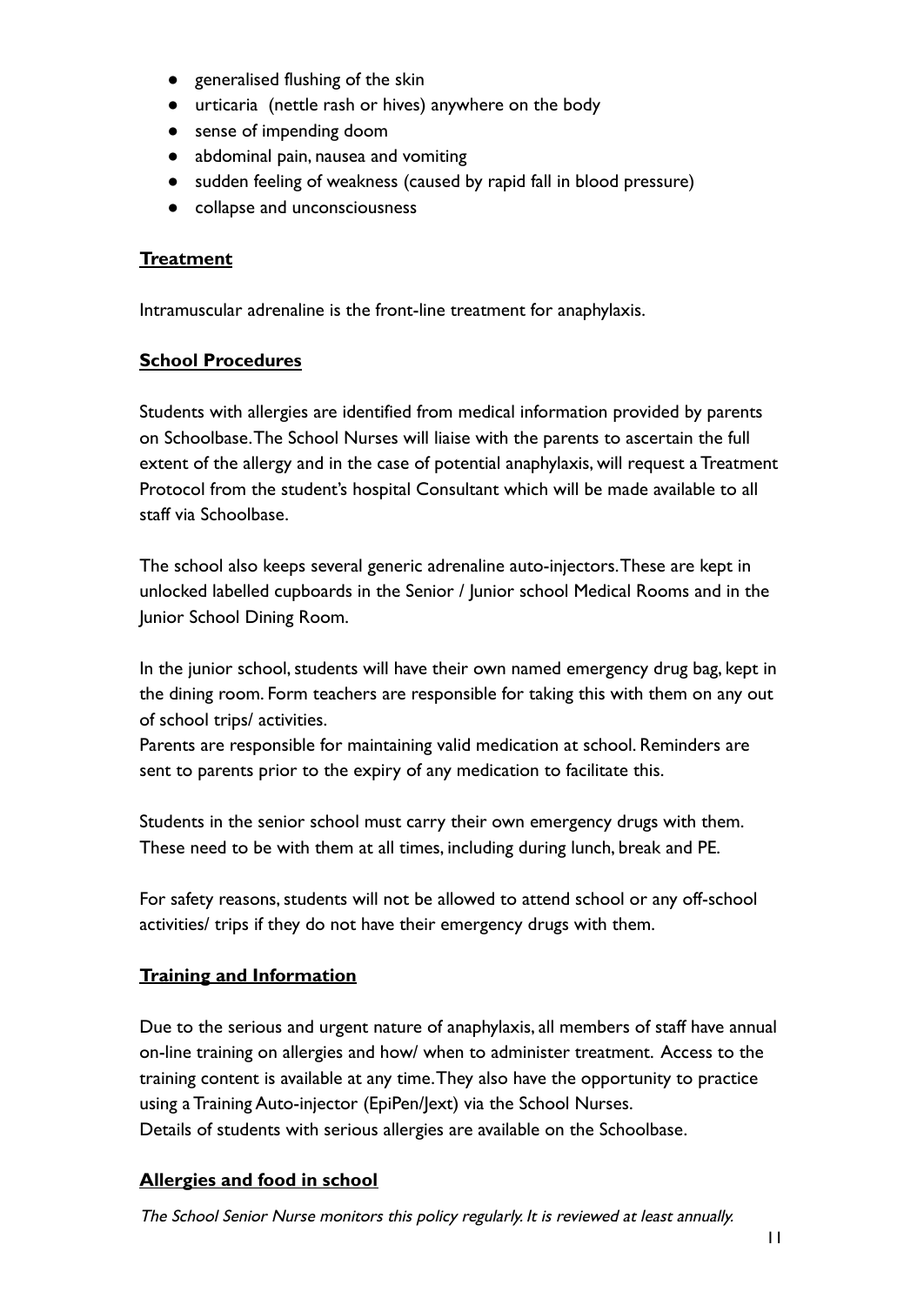Parents are asked to record any allergies on Schoolbase.The Catering Manager has access to this, to check for any students with food allergies.The Catering Department makes every effort to provide a safe school lunch for all students, however if parents want to send a packed lunch to school, this must be agreed with the Deputy Head in advance and only after the School Catering Department has confirmed that it cannot provide a safe school lunch.

Parents are asked to take into account children who have allergies when sending in cakes for birthdays etc. The parents of children with allergies take responsibility for providing safe alternatives on these occasions.

## **School Trips/ offsite activities**

When going on school trips, the teacher in charge is responsible for checking Schoolbase for students who have allergies.They must download and take any relevant care plans with them.

In the junior school, staff must take the individual emergency bags for each student from the dining room plus a generic school emergency allergy drug bag, (which must be requested a week in advance from the School Nurses/ Welfare Asistant).

In the senior school, teachers must check that any pupils with allergies have their own emergency drugs - **they are not allowed to go on any trips without them**. Generic school emergency allergy drug bags must also be taken as back up and be requested from the School Nurses, a week in advance, to take on the trip.

If a student has an allergic reaction on a trip and the staff have any concerns regarding the severity of the attack, an ambulance must be called. If there is any doubt whatsoever, it is better to be safe and administer adrenaline using an auto-injector.

Staff must also complete an accident form and report the incident to a member of the SMT as soon as possible.

For trips outside of school requiring a packed lunch, the kitchen staff should be advised of those students with special dietary requirements in order to prepare appropriate lunches.

For residential trips, planning must take place well in advance. The trip leader needs to liaise with parents and the centre at which they'll be staying, to ensure caterers are aware of students with specific allergies. Accompanying staff need to be trained and feel comfortable with dealing with allergies. The School Nurses will offer support and extra training as needed.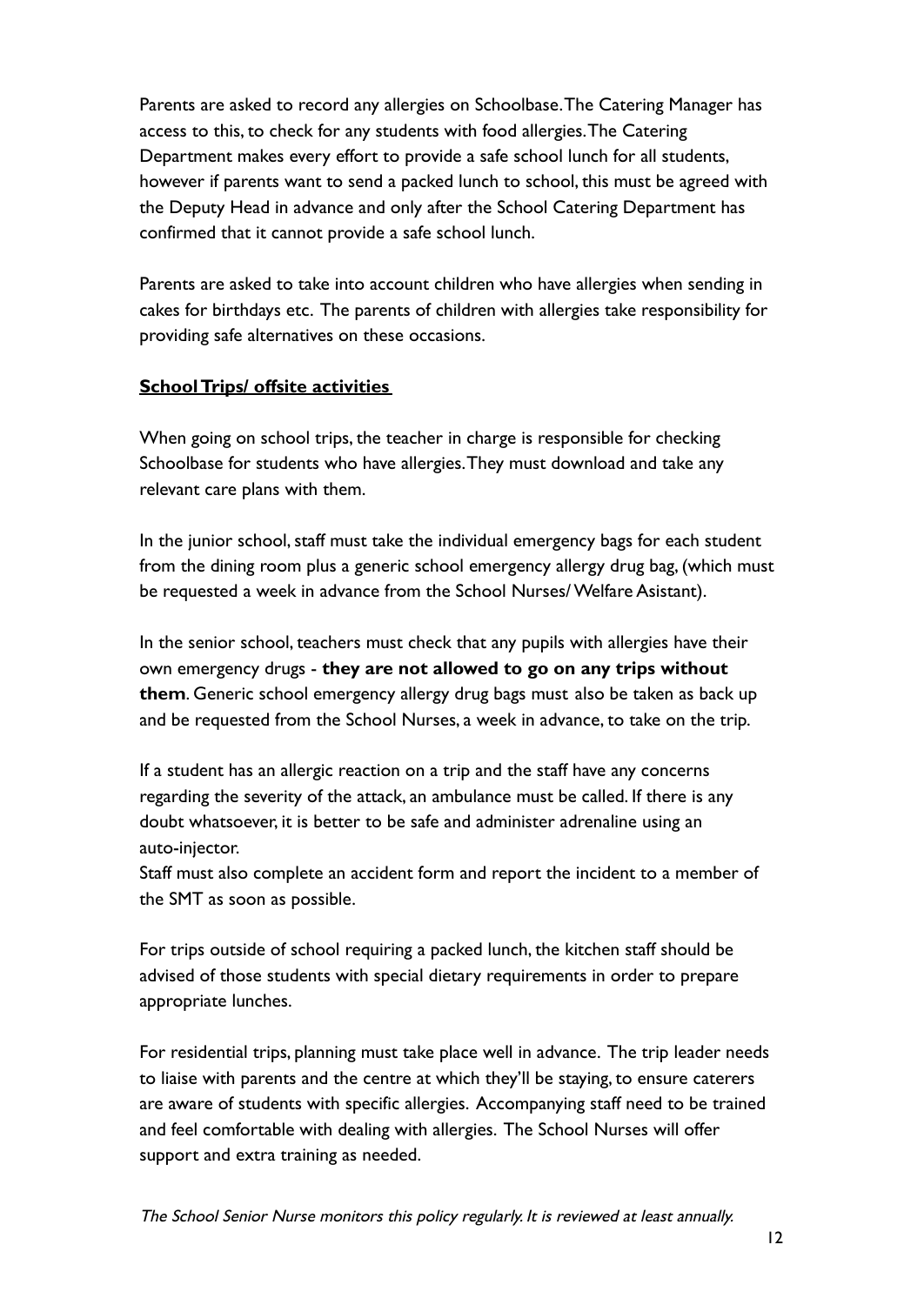If going offsite for PE activities, teachers must remind and check that students have and take their emergency drugs with them.Teachers must also have a spare school emergency kit with them.

## **Emergency Procedures in School**

School staff need to know what to do in an emergency - how to recognise the symptoms of a severe allergic reaction, and what to do if it happens.This is provided in the on-line training.

A member of staff must always stay with the students concerned. If possible take the student to the medical room, ensuring they have their emergency drugs with them. If they are unable to get there, someone should be sent to get the Nurse, asking her to bring the student's care plan and an Emergency Allergy Drug Bag. If there is any doubt whatsoever about the severity of the attack, it is better to be safe and administer adrenaline using an auto-injector.

# **If in doubt, an ambulance should be called, and always if adrenaline is administered.**

## **Types of Auto-injectors**

There are 3 types of auto-injectors - EpiPen, Jext and Emmerade.They all come in 2 doses, and are prescribed according to the student's weight.

Please follow the links for information on how to use them.

<https://www.epipen.ca/how-to-use-epipen> <https://adults.jext.co.uk/about-jext/how-to-use/> <https://www.emerade.com/how-to-use>

Staff should always ensure that standard safe hygiene procedures are followed and that the student's dignity and privacy is respected if at all possible.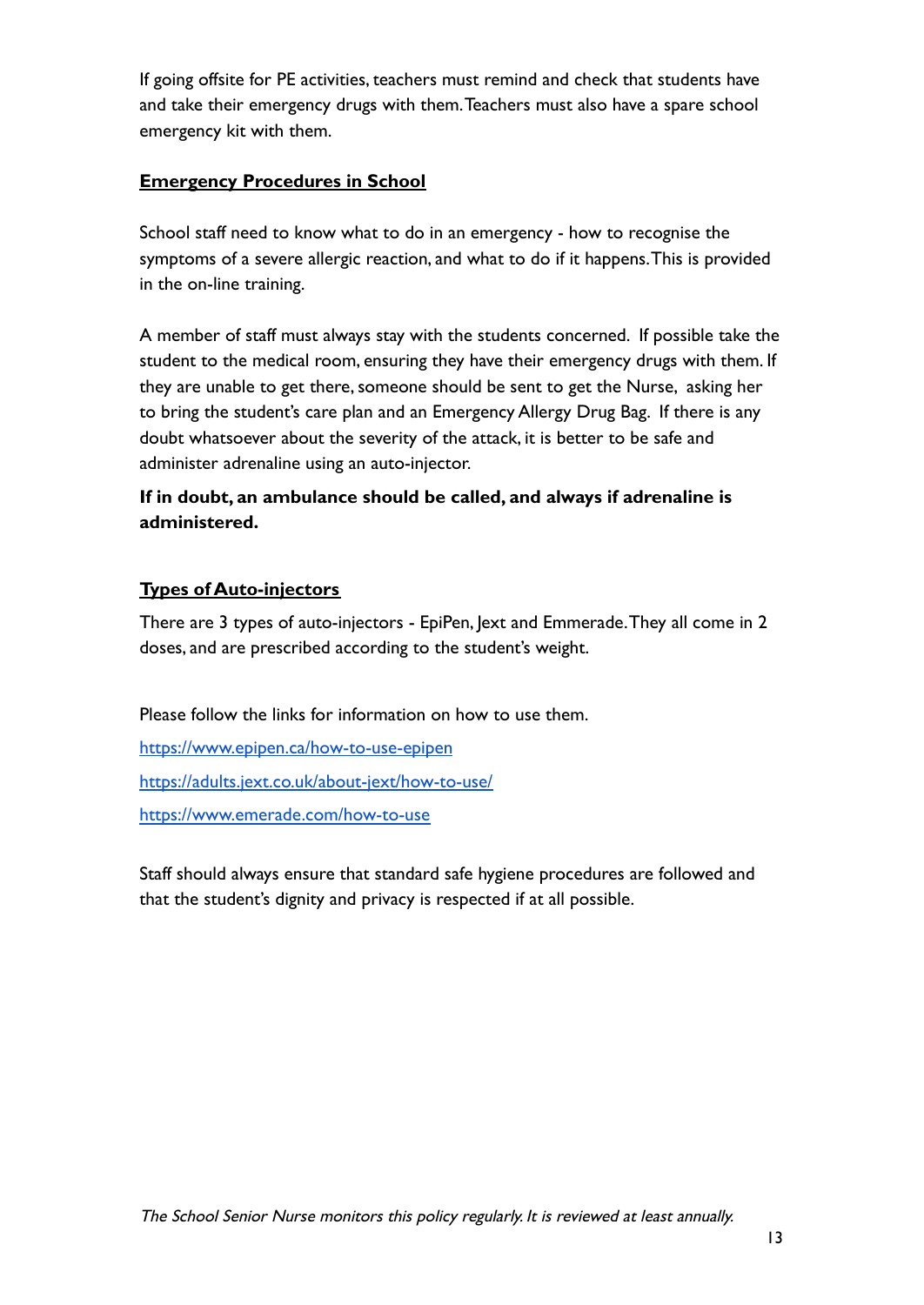# **APPENDIX C - ASTHMA POLICY**

#### **Aims**

- To enable pupils with asthma to participate fully in all school activities and not be disadvantaged by their condition.
- To ensure that all staff have a clear understanding of how to deal with a pupil having an asthma attack.
- To encourage pupils to take responsibility for their own condition and medication.
- Pupils, parents, school staff and asthma professionals to work together for a greater understanding of the effect of asthma and to adopt a responsible attitude to its treatment.

## **Managing Asthma in School**

Girls with asthma are identified from Schoolbase. It is the Parents' responsibility to ensure that Schoolbase is kept updated. The School Nurses will liaise with parents to ascertain the full extent of the condition and will request a School Asthma Plan to be completed and updated annually. Asthma care plans can be accessed by all staff via Schoolbase.

Girls are encouraged to take responsibility for their asthma from an early age and are required to carry their own inhalers with them at all times, apart from Key Stage 1 pupils who keep their inhalers in their classrooms and have easy access to it via their teacher or classroom assistant. Their teacher must ensure it is sent out with the girls for PE / music / breaks/ any other off-site activities.

A Channing Emergency Inhaler Kit will be kept in an accessible / labelled place in both the SS and JS Medical Rooms. Emergency inhalers must be used with the spacers included in the kit.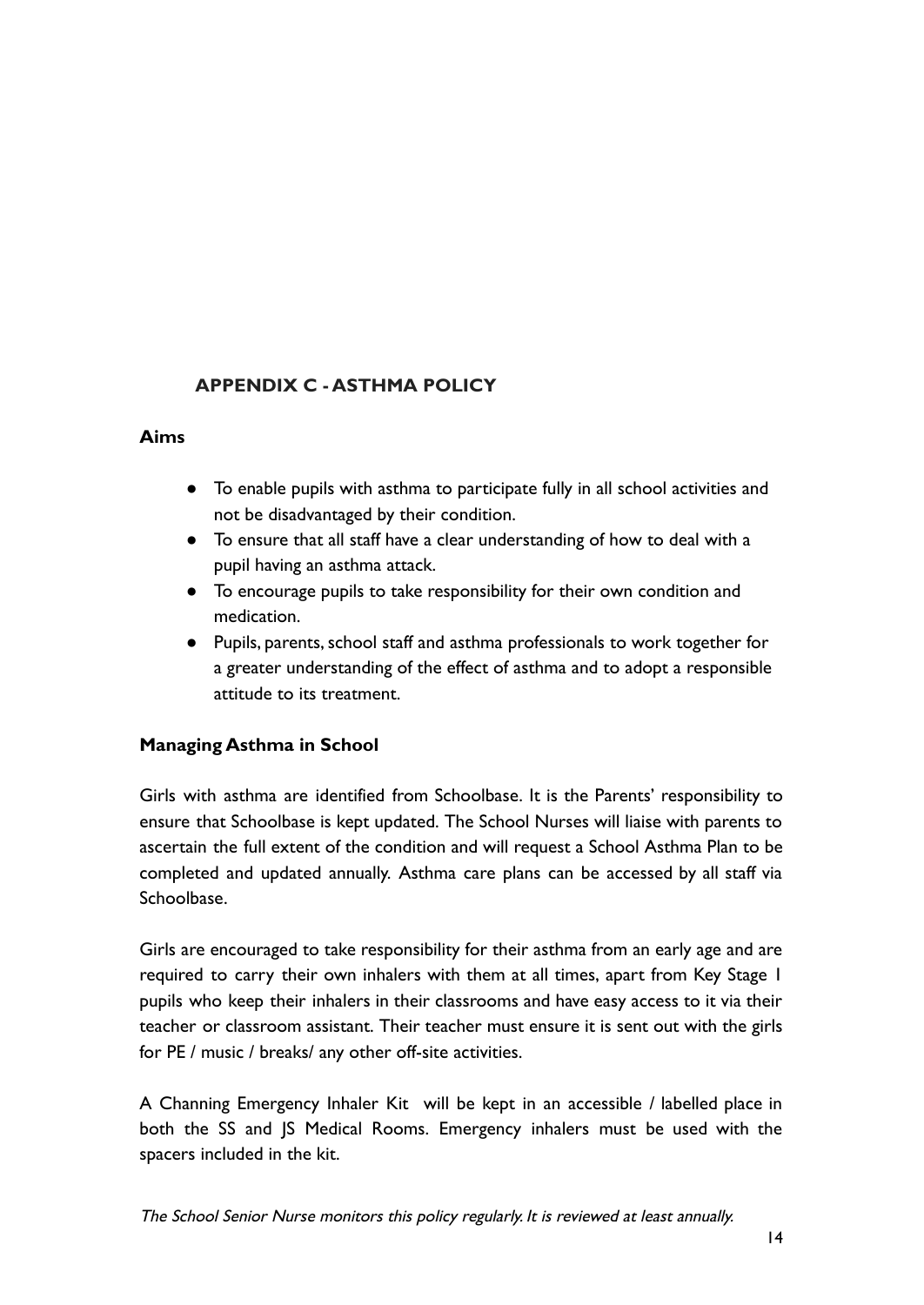Another Channing Emergency Inhaler Kit is kept in the PE office, and must be taken to any sports fixtures / off-site activities. The Head of PE will be responsible for the safe maintenance of this kit.

The DofE teams have been allocated 3 kits of their own. (LZ, RH, MSY)

Other Asthma Emergency Inhaler Kits are kept in the Medical Room and can be requested in advance by staff when needed for trips.

## **Trips**

Teachers in charge of school trips must ensure they are aware of any girls with asthma and take sufficient school Asthma Emergency Inhaler Kits plus individual girls' School Asthma Plans with them.

Pupils must have their own inhaler with them in order to go on the trip (with the exception of JS students where their teacher will take it).

If a girl has an asthma attack on a trip and staff has any concerns regarding the severity of the attack, an ambulance must be called. Parents must be contacted.

In addition to the log form, staff must also complete an accident form and report the incident to a member of the SMT as soon as possible.

#### **Asthma and PE**

Exercise has proven health benefits to people with asthma. The school seeks to involve all girls in sport with support and guidance from the School Nurses to the PE staff as appropriate.

Girls with asthma triggered by exercise, are encouraged to take their reliever medication just prior to warming up. If going off site for PE activities, teachers must remind and check that students have and take their inhaler with them. Teachers must also have a spare school inhaler kit with them. Should girls experience symptoms during lessons they are encouraged to stop, take their inhaler and to rest for at least 5-10 minutes and until they are better, before continuing.

#### **Staff Education**

School staff are regularly updated on the care of girls with asthma. This includes what to do in an asthma attack and that pupils must be allowed to take their medication as soon as needed. Please see Appendix D for Guidelines for Staff.

#### **Parents**

Parents are asked to ensure their daughter comes to school and to any trips with a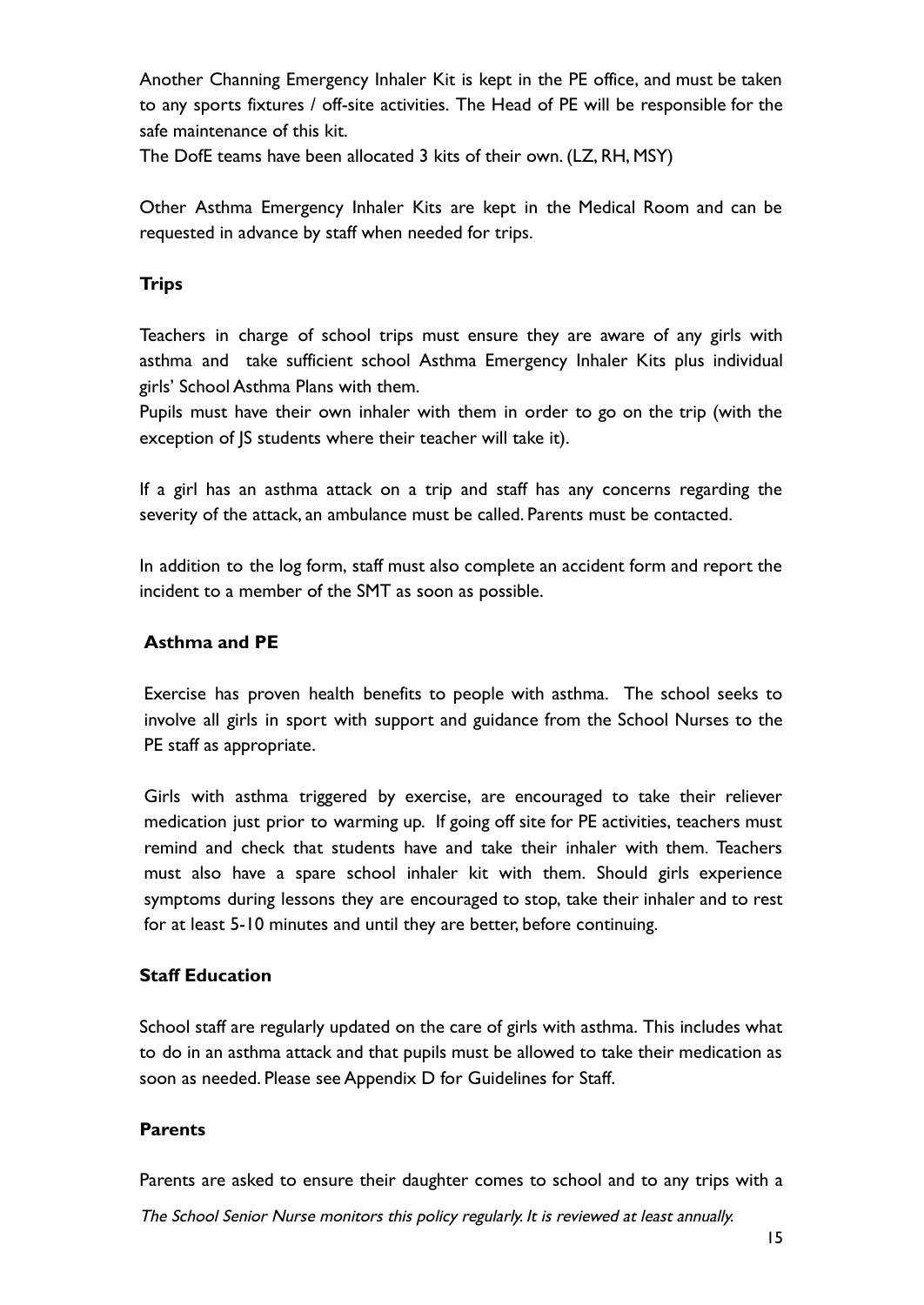valid inhaler with them. The School Nurses must be informed of any changes to their condition and School Asthma Plans should be updated annually. KS1 parents must provide a valid inhaler to be kept with the class teacher.

# **APPENDIX C - ASTHMA GUIDELINES FOR STAFF**

## **Asthma Treatment**

There are two types of treatment:

Preventers – these inhalers are usually taken twice daily at home and are normally in a brown container. When taken regularly they make the air passages less sensitive to the triggers that can start an attack. They take 10-15 days to work. This inhaler does not help an acute asthma attack and should not be kept at school, but should be taken on residential trips.

Relievers – these are the inhalers used in an acute attack to relieve the symptoms of asthma and are usually blue.

If a student becomes breathless, wheezy, coughs continually or has a tight chest:

- Keep calm. It is treatable. Call the nurse, stating the pupil's name and their condition. Reassure the student.
- Let them sit down in the position they find most comfortable.
- Do not make them lie down.
- Ensure the reliever inhaler (usually blue container) is taken promptly and properly. Take 1 puff immediately. Use an aerochamber / spacer if they have one.
- Encourage them to take slow regular breaths.
- If the symptoms disappear, the student can go back to class.
- If the symptoms have improved but not completely gone, you can give a puff every 30-60 seconds and call the Nurse and the office to contact her parents.
- If the student does not have their inhaler with them or it runs out, use an emergency school inhaler from the Medical Room.

#### **Signs of a severe asthma attack**

Any of these signs means 'severe'.

- Normal reliever inhaler does not work within 10 puffs/ 10 minutes.
- The student cannot speak normally / in full sentences.
- Blue tingeing around the mouth.
- Pulse rate of 120 per minute or more.
- Rapid breathing of 30 breaths per minute or more.